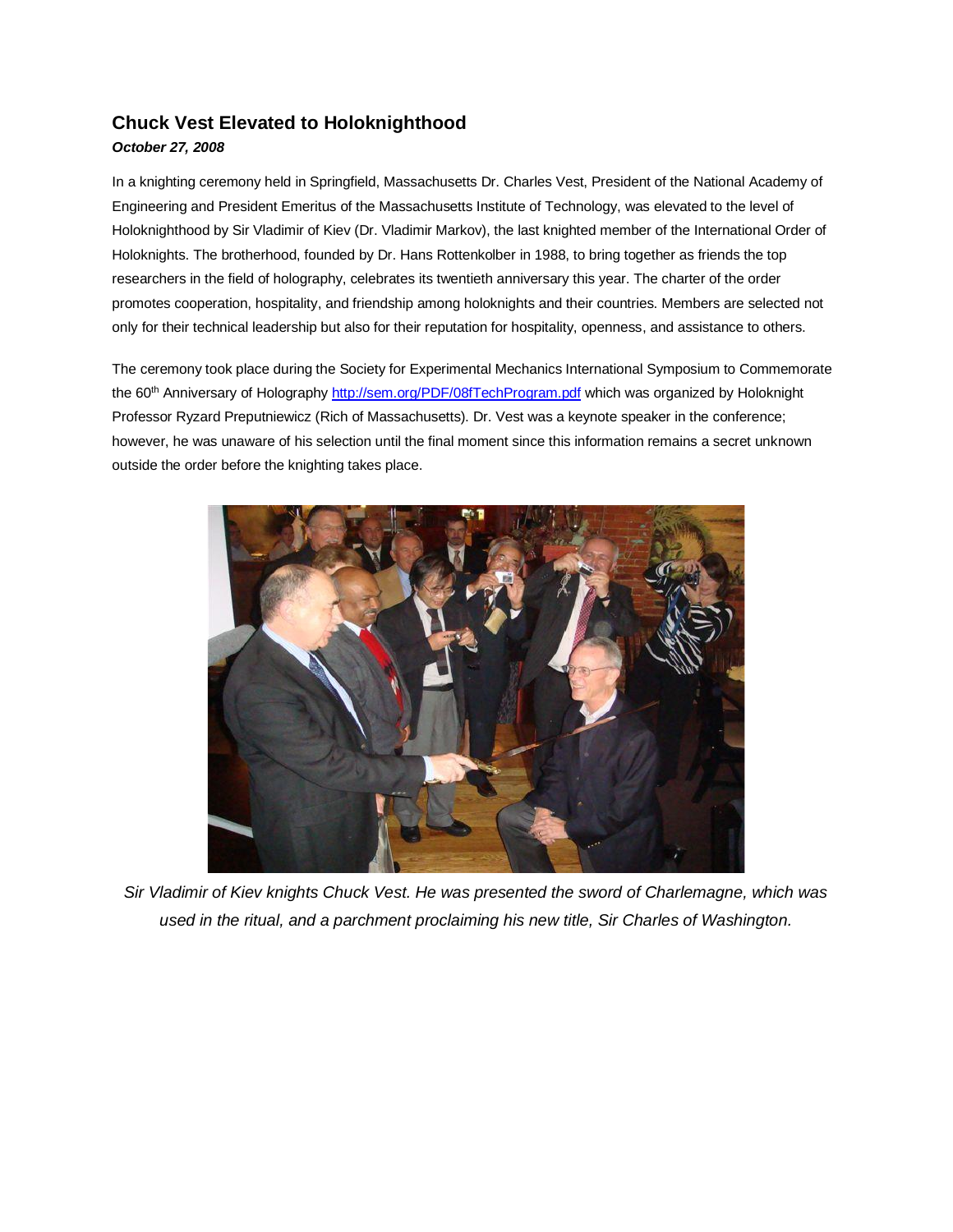

*The sword of Charlemagne, used in the knighting service and presented by Vladimir of Kiev to Sir Charles of Washington, is engraved, "Sir Charles of Washington, Holoknight. The parchment was signed by nine other holoknights who attended the service.*